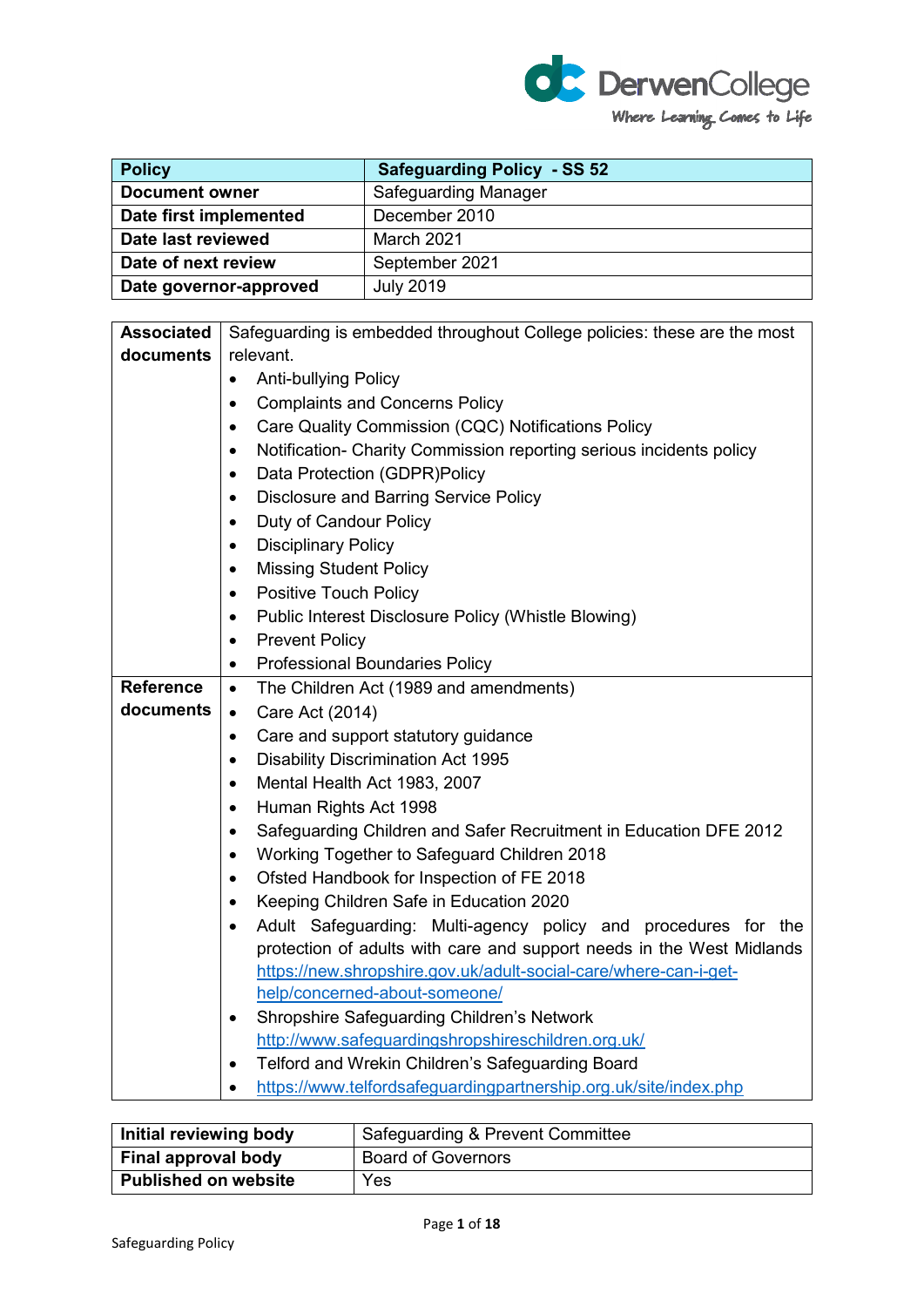

| <b>Purpose</b>        | This policy sets out Derwen College's commitment to safeguarding              |  |  |
|-----------------------|-------------------------------------------------------------------------------|--|--|
|                       | children and adults with care and support needs and provides guidance         |  |  |
|                       | around roles and responsibilities.                                            |  |  |
| <b>Scope</b>          | This policy applies to all members of staff                                   |  |  |
| <b>Equality &amp;</b> | "Derwen College is committed to promoting equality, good relations and        |  |  |
| <b>Diversity</b>      | to challenging discrimination. This is reflected in all College policies,     |  |  |
|                       | procedures, processes and practices."                                         |  |  |
|                       | Derwen College Equal Opportunities Policy                                     |  |  |
|                       | Derwen College's ethos is to embrace diversity, to offer equality of          |  |  |
|                       | opportunity, and to treat every individual fairly and with respect. Equality, |  |  |
|                       | diversity and inclusivity are embedded throughout the organisation. This      |  |  |
|                       |                                                                               |  |  |
|                       | policy should be applied in accordance with this ethos.                       |  |  |
|                       | If you would like a copy of this document in a different format, such as      |  |  |
|                       | large print, please contact the Human Resources Department who will           |  |  |
|                       |                                                                               |  |  |
|                       | provide help with alternative formats.                                        |  |  |
| Definition(s)         | For the purposes of this policy the word 'student' will be used to describe   |  |  |
|                       | all of the groups that attend Derwen College, this includes residential       |  |  |
|                       | students, day students, short breaks guests and clients.                      |  |  |
|                       |                                                                               |  |  |
| Index of              | Statement and protocol<br>$\bullet$                                           |  |  |
| <b>Policy</b>         | Roles and responsibilities                                                    |  |  |
|                       | <b>Risk Assessments</b><br>$\bullet$                                          |  |  |
|                       | Definitions and categories of abuse                                           |  |  |
|                       | Training                                                                      |  |  |
|                       | Safeguarding procedures                                                       |  |  |
|                       |                                                                               |  |  |

# **Statement and Protocol**

Derwen College supports students from 16 years plus who have a range of disabilities, including students with mild, moderate and complex learning disabilities, communication difficulties, Autism and physical disability. The college covers a number of satellite sites as well as the main campus in Gobowen. We function with a view to safeguard and promote the welfare of those receiving education and training at the College. Due to our students additional needs and their level of understanding they are often more vulnerable to being victims of abuse and are at increased risk of harm.

#### **Safeguarding and promoting the welfare of children is defined as:**

- protecting children from maltreatment
- preventing impairment of children's health or development
- ensuring that children grow up in circumstances consistent with the provision of safe and effective care
- taking action to enable all children to have the best outcomes (HM Government, 2015)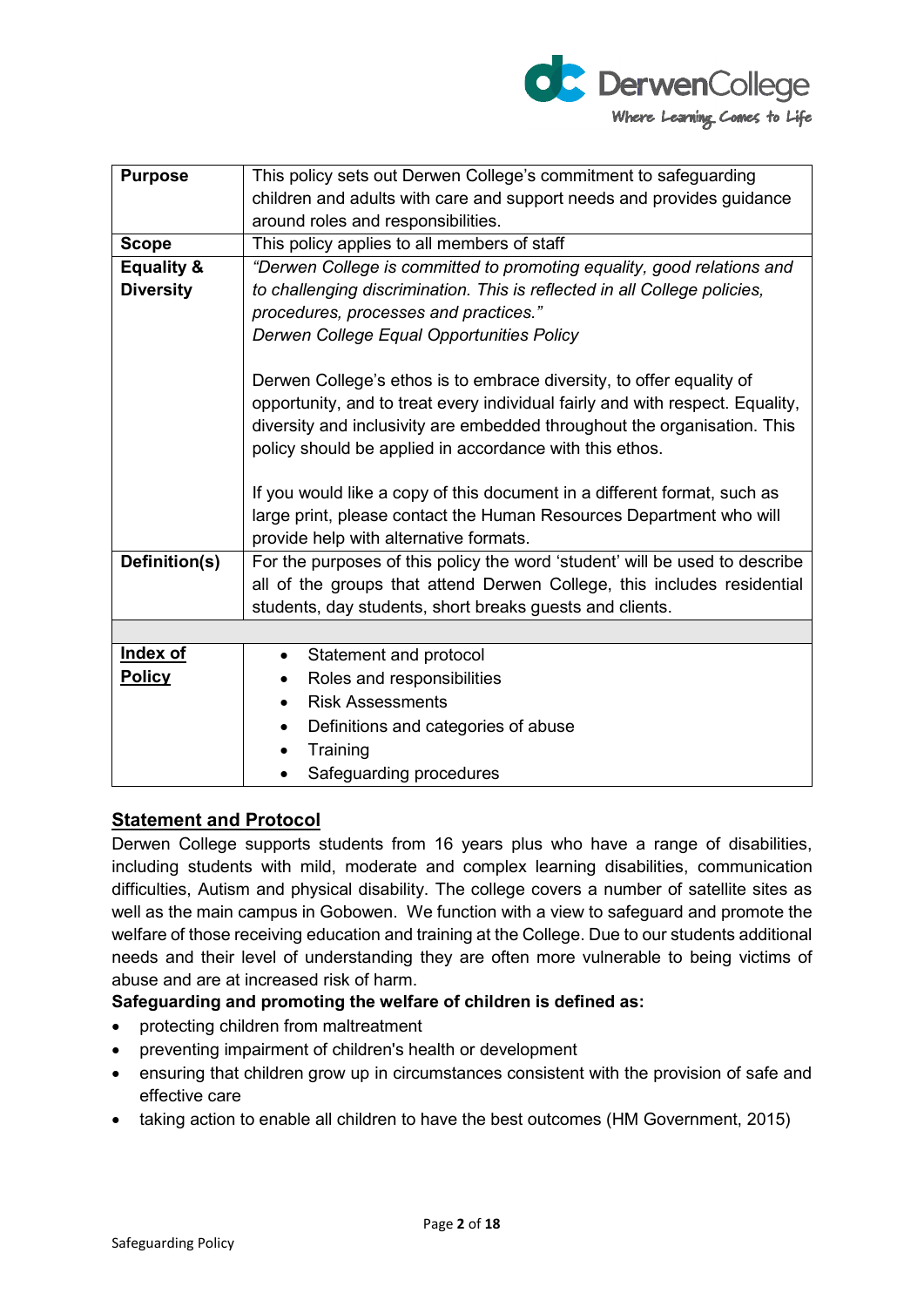

#### **Safeguarding adults is defined as:**

Protecting an adult's right to live in safety, free from abuse and neglect. It is about people and organisations working together to prevent and stop both the risks and experience of abuse or neglect, while at the same time making sure that the adult's wellbeing is promoted including, where appropriate, having regard to their views, wishes, feelings and beliefs in deciding on any action. This must recognise that adults sometimes have complex interpersonal relationships and may be ambivalent, unclear or unrealistic about their personal circumstances

## **Roles and Responsibilities**

Safeguarding and promoting the welfare of adults and children is **everyone's** responsibility. In order to fulfil this responsibility effectively, all professionals should make sure that their approach is considering the best interests of the child or of the adult with care and support needs. All employees at Derwen College have a role to play in safeguarding students and we work to make safeguarding personal. This means that it should be person-led and outcomefocused by engaging the person in conversation about how best to respond to their safeguarding situation and to engage and involve them throughout the process. We support the students with their involvement through a number of different ways, this may include use of use Makaton signs and communication aids such as talking mats and Shropshire Safeguarding cards (My Enquiry). If additional support is needed we work alongside the SALT team and ensure we consider the students blanks level and preferred communication. This will enhance the students' involvement, choice and control as well as improving quality of life, well-being and safety.

Derwen College is committed to protecting their staff, volunteers and those connected with the activities of the charity, from harm.

#### **Staff responsibility**

Every member of staff is responsible for reporting to one of the nominated staff any suspected abuse or disclosure by any student. By ensuring that all concerns or disclosures of abuse are recorded and reported in line with policies, and records passed to safeguarding team, we can ensure that we are able to implement any early help that can reduce risks to all involved. Early help means that any issues are raised and looked at, and support can be provided promptly to the victim. It is not the responsibility of College staff to decide whether a student is being abused, but all members of the College staff have a responsibility to act on their concerns if they suspect that abuse is taking place.

#### **See Appendix 1 for flow charts a, b, c for referral process**

Staff working in satellite sites should pass any concerns they have to the Satellite coordinator who will liaise with the safeguarding team as well as the off-site provision manager. Often the satellite coordinator will lead any initial fact finding and they liaise with external parties and when appropriate family members to ensure appropriate support is in place for the student. The satellite coordinator should keep the safeguarding team up to date with any concerns.

The satellite coordinator will ensure that all reports and records are completed and that appropriate support is available to any staff involved in concerns.

If staff working at the satellite sites do not wish to inform the satellite coordinator they should contact the offsite provision manager or a member of the safeguarding team.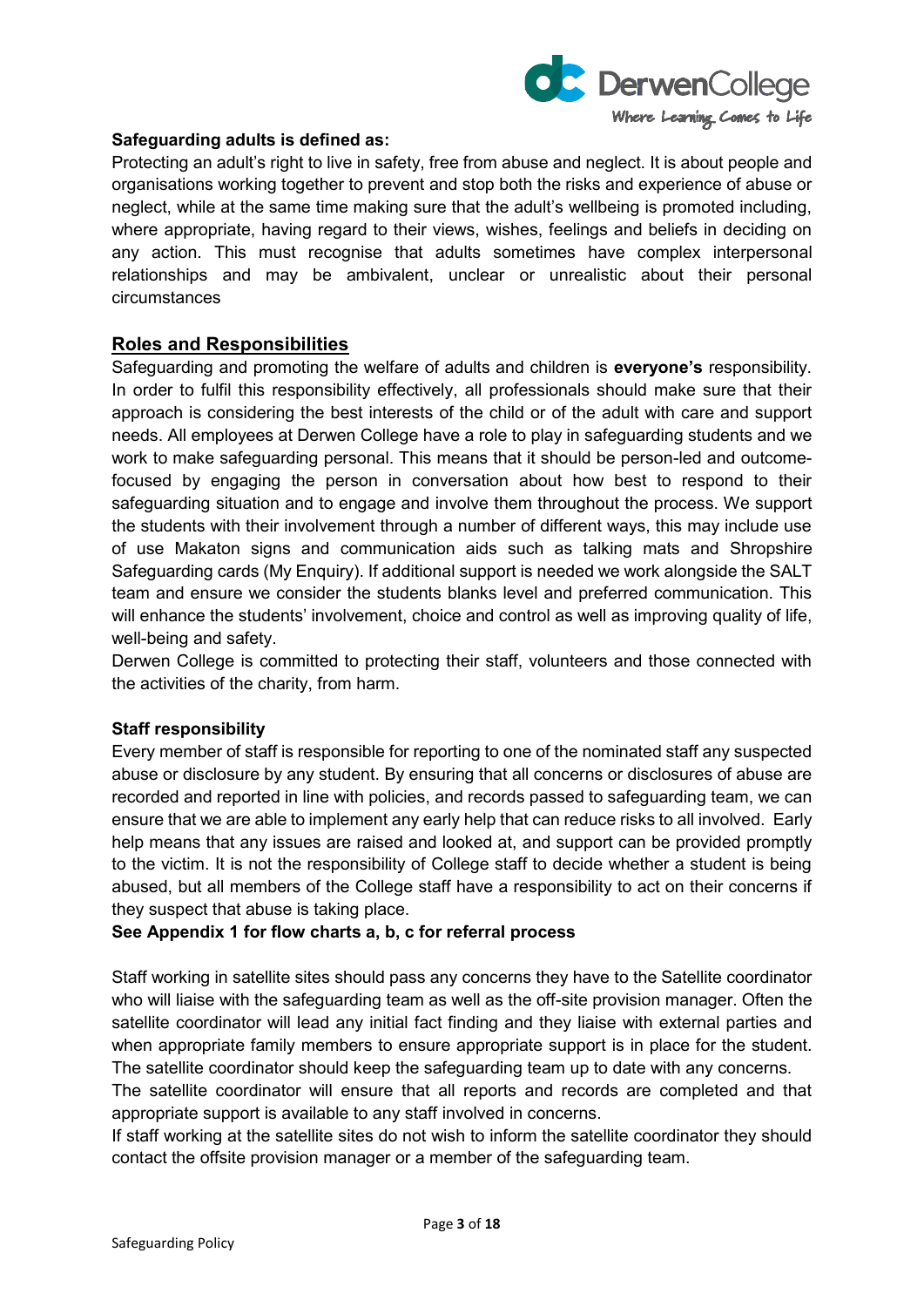

The College safeguarding poster informs staff and students who is part of the Safeguarding Team.

The following staff have **specific responsibilities** -

**Designated Safeguarding Lead** (DSL) is the Head of Safeguarding & Student Services, and Registered Manager – **Paul Bradshaw.**

The DSL has received training in safeguarding issues and inter-agency working, and will receive refresher training at least every two years.

The DSL is responsible for:

- Raising awareness across all staff of issues relating to the welfare of young people and the promotion of a safe environment for the students across all college sites.
- Informing senior leadership team and governors of significant safeguarding concerns or issues
- Overseeing the referral of cases of suspected abuse or allegations to the relevant investigating agencies
- Providing advice and support to other staff on issues relating to safeguarding
- Maintaining a proper record of any protection of young people referral, complaint or concern (even where that concern does not lead to a referral)
- Ensuring that parents of young people within the College are aware of the College's safeguarding policy
- Liaising with the Local Authorities and other appropriate agencies
- Ensuring that staff receive basic training in safeguarding issues appropriate to their roles and are aware of the College safeguarding procedures

#### **Other designated staff members**

In the absence of the Designated Safeguarding Lead, the following staff are trained and have responsibility for safeguarding issues:

Director Care, Health & Wellbeing & Registered Manager Karen George Safeguarding Manager/Deputy Designated Safeguarding Lead Charlotte Percival Online-Safety Officer/ Deputy Designated Safeguarding Lead Emma Dodd

#### **Safeguarding Manager**

The Safeguarding Manager is responsible for:

- providing advice and support to other staff on issues relating to protection of the students
- providing support and debrief for staff following disclosure
- maintaining records of any safeguarding referrals, allegations, disclosures or safeguarding concerns (even where that concern does not lead to a referral)
- overseeing the referral of cases of suspected abuse or allegations to all agreed relevant agencies
- liaising with the Local Authority, Shropshire Safeguarding Partnership , CQC and other appropriate agencies
- Reporting incidents to CQC in line with their guidance
- acting as Lead for looked after children

#### **Designated Governor(s)**

The designated governor(s) or co-opted members of the committees with responsibility for safeguarding issues are responsible for liaising with the Head of Safeguarding and Safeguarding Manager over matters regarding safeguarding including: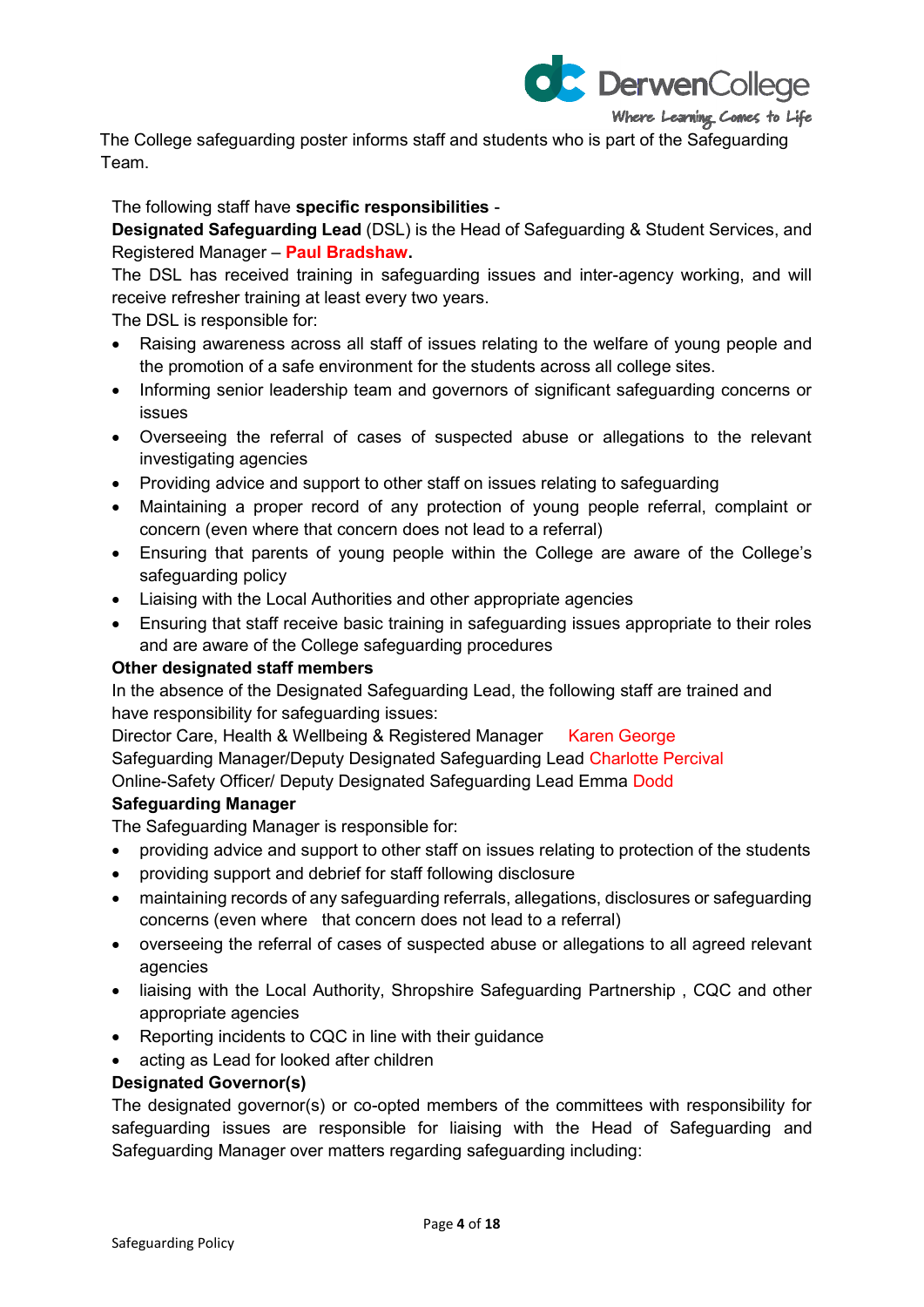

- attending and having a proactive role in the half termly Safeguarding and Prevent committee meetings.
- meeting with the Head of Safeguarding and Safeguarding manager prior to the standards and effectiveness governors meeting to discuss any significant Safeguarding concerns
- offering support to the head of safeguarding and the safeguarding manager.
- ensuring the College has safeguarding related policies and procedures in place which are consistent with guidelines
- ensuring the governing body considers the College Safeguarding policy annually
- ensuring that each year the governing body is informed of how the College and its staff have complied with the policy, including but not limited to a report on the training that staff have undertaken

The designated governors / co-opted members are responsible for overseeing the liaison between agencies, e.g. police, social services, in connection with allegations against the Senior Leadership Team and/or the senior designated staff with lead responsibility.

This will not involve undertaking any form of investigation, but will ensure good communication between the parties and provide information to assist enquiries.

## **Clerk to the Trustees**

The Clerk is responsible for:

• Reporting serious incidents to the Charity Commission in line with their guidance

## **Safeguarding and Prevent Committee**

Purposes of the Committee:-

- monitor the promotion of the welfare of students and protect them from harm
- ensure that College provides a safe environment for all students
- ensure that staff, management and College governors/ governor co-optees are aware of their collective responsibilities in relation to safeguarding
- to provide clear and robust guidance on how to handle these concerns
- encourage good practice in all aspects of the promotion and protection of all students
- ensure that all safeguarding related policies are reviewed regularly
- advise of changes that may be required to current policies
- recommend and draft new policy proposals

# **Risk Assessments**

Within the students care plan (on nourish) risks are identified and strategies for staff to support them around these risks. This will also identify what level of support the student may need to help with communication such as for staff to use Makaton signs and or symbols. There are also individual student risk assessments are held on the College database, providing information to support the management of risk in delivering the student's individual learning programme. The aim is to ensure that the balance of risk against achieving progression remains central to the work of the College, teaching students to become less vulnerable, more skilled and increasingly independent within the community.

Through admission, and regular observations, the College identifies students who may be considered more vulnerable due to their needs and levels of understanding of potential risks.

#### **Definition and Categories of Abuse**

The Care Act does not provide a definition of abuse, however, it may be regarded as the misuse or exploitation of a student. It may involve neglect by a member of staff, parent, and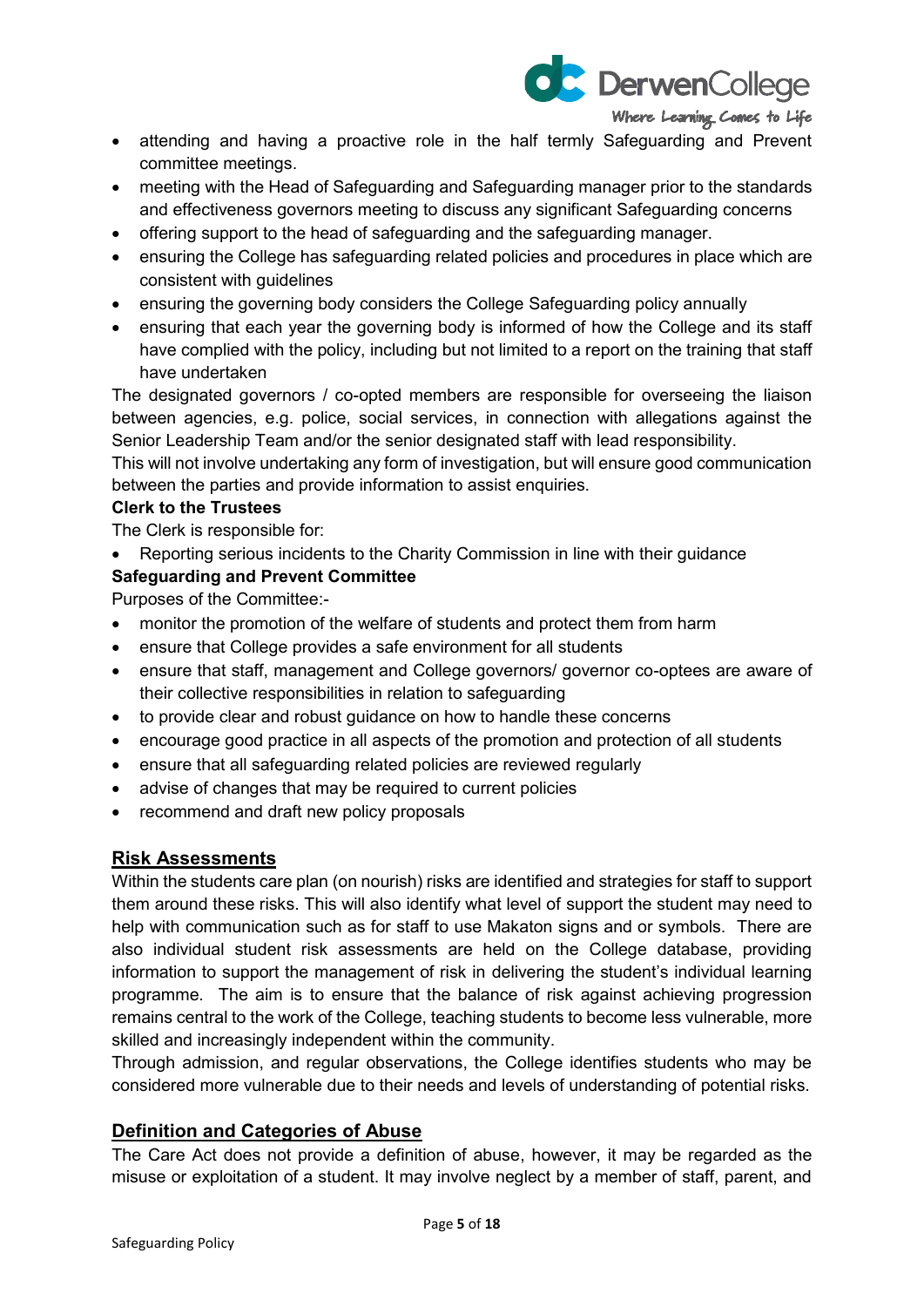

other adult or community member, or self-neglect. Many students are vulnerable to abuse from others. In the College environment, 'others' may include students that are more dominant or a member of staff. In the wider community, this may include other adults, individuals that the student sees as their friend, their own parents, step-parents or foster parents and community members.

Staff need to be aware that students mental well being could be affected if they are victims or witnesses to any abusive situations. Staff should pass on concerns in relation to student's mental wellbeing to the safeguarding and nursing teams who will liaise with each other and involved internal counselling support. Consideration will also be given to involving a Dr and the local mental health teams.

| Categories of Abuse - See appendix 2 for an overview of examples and indicators of abuse |                             |  |
|------------------------------------------------------------------------------------------|-----------------------------|--|
| <b>Children</b>                                                                          | <b>Adults</b>               |  |
| Neglect                                                                                  | Physical                    |  |
| Physical – including fabricated and induced illness                                      | Psychological               |  |
| Emotional – including witnessing domestic abuse                                          | Sexual                      |  |
| Sexual - including child sexual exploitation                                             | Neglect or acts of omission |  |
|                                                                                          | Financial or material       |  |
| Other areas of abuse                                                                     | Domestic abuse              |  |
| Child Sexual exploitation, Child criminal exploitation, Peer                             | Modern slavery              |  |
| on Peer, Domestic abuse, FGM, Forced marriages,                                          | Self-neglect                |  |
| <b>County Lines, Upskirting</b>                                                          | Discriminatory              |  |
|                                                                                          | Organisational              |  |

#### **Additional areas to consider**

**Contextual safeguarding (Extra Familial harm)** consideration should be given to the student's wider environmental factors in their life and the impact that these may have. Staff should consider the risks that students may be exposed to, both inside and outside of the college community. These circumstances increase the risks of the students being victim to bullying, Criminal exploitation, sexual exploitation and gang violence and cuckooing.

# **Child Criminal Exploitation (CCE)**

CCE is where an individual or group takes advantage of an imbalance of power to coerce, control, manipulate or deceive a child into any criminal activity (a) in exchange for something the victim needs or wants, and/or (b) for the financial or other advantage of the perpetrator or facilitator and/or (c) through violence or the threat of violence. The victim may have been criminally exploited even if the activity appears consensual. CCE does not always involve physical contact; it can also occur through the use of technology.

#### **Child Sexual Exploitation (CSE)**

CSE occurs where an individual or group takes advantage of an imbalance of power to coerce, manipulate or deceive a child into sexual activity (a) in exchange for something the victim needs or wants, and/or (b) for the financial advantage or increased status of the perpetrator or facilitator. The victim may have been sexually exploited even if the sexual activity appears consensual. CSE does not always involve physical contact; it can also occur through the use of technology. CSE can affect any child or young person (male or female) under the age of 18 years, including 16 and 17 year olds who can legally consent to have sex. It can include both contact (penetrative and non-penetrative acts) and non-contact sexual activity and may occur without the child or young person's immediate knowledge (e.g. through others copying videos or images they have created and posted on social media).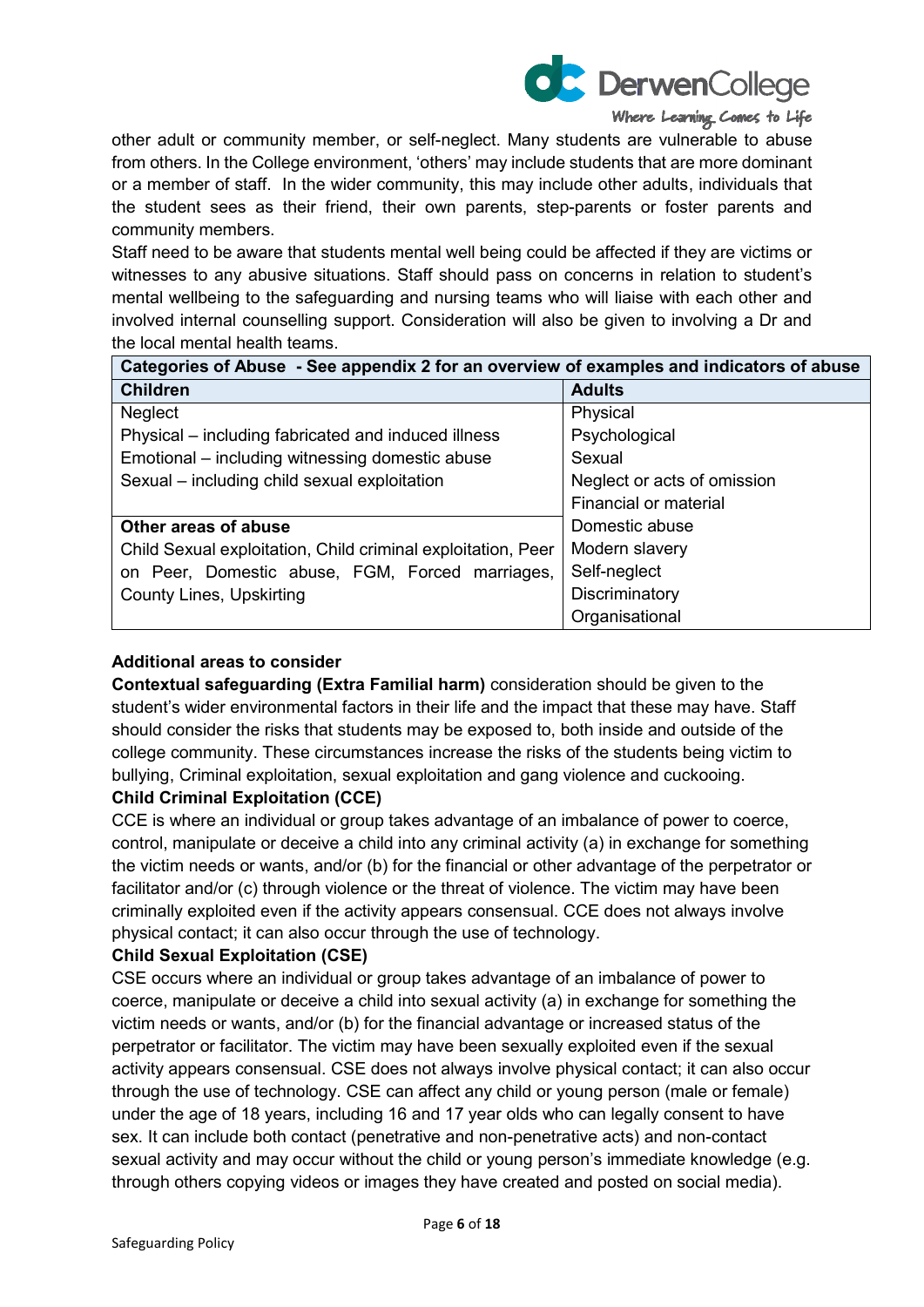

### **Forced Marriage**

There is a clear distinction between a forced marriage and an arranged marriage. In arranged marriages, the family of both spouses takes a leading role in arranging the marriage but the decision to accept the arrangement or not remains with the prospective spouses. In forced marriage, one or both spouses do not, or through lack of capacity cannot, consent to the marriage. The definition of forced marriage stipulates that duress, including physical, psychological, sexual, financial and emotional pressure, is a factor. If staff suspect that a student is being placed in a potential forced marriage situation, they should contact the DSL immediately.

#### **Peer on Peer**

This can be hard to detect as students can be changeable in their relationships and with each other. If there is a large difference in power (for example age, size, ability, development) between the young people concerned; or the student has repeatedly tried to harm one or more other children; or there are concerns about the intention of the student. Peer on peer abuse can be across other forms of abuse and can be done through different mediums including cyber bulling, harassment and sexting. Peer on Peer abuse will be taken seriously and will not be accepted as "banter" or "messing about"

#### **Female Genital Mutilation**

FGM comprises all procedures involving partial or total removal of the external female genitalia or other injury to the female genital organs.

#### **Radicalism / extremism**

Radicalisation refers to the process by which a person comes to support terrorism and forms of extremism. There is no single way of identifying an individual who is likely to be susceptible to an extremist ideology. It can happen in many different ways and settings.

# (Further guidance in Prevent Policy)

## **Honour-based violence**

Is a crime, and referring to the police must always be considered. It has or may have been committed when families feel that dishonour has been brought to them. Women are predominantly (but not exclusively) the victims and the violence is often committed with a degree of collusion from family members and/or the community. Many of these victims will contact the police or other organisations. However, many others are so isolated and controlled that they are unable to seek help. Adult safeguarding concerns that may indicate honourbased violence include domestic violence, concerns about forced marriage, enforced house arrest and missing person's reports. If an adult safeguarding concern is raised, and there is a suspicion that the adult is the victim of honour-based violence, referring to the police must always be considered as they have the necessary expertise to manage the risk.

### **Staff Training**

As part of their induction, staff receive guidance on key systems, protocols and procedures around safeguarding. Staff are given a copy of Part one of Keeping Children Safe. Mandatory training includes:

- Safeguarding ETF Level 1 online assessment
- Prevent ETF Level 1 online assessment
- Local Raising awareness in safeguarding
- Safeguarding & professional boundaries
- Mental Capacity Act (MCA) & Deprivation of Liberty Safeguards (DoLS) awareness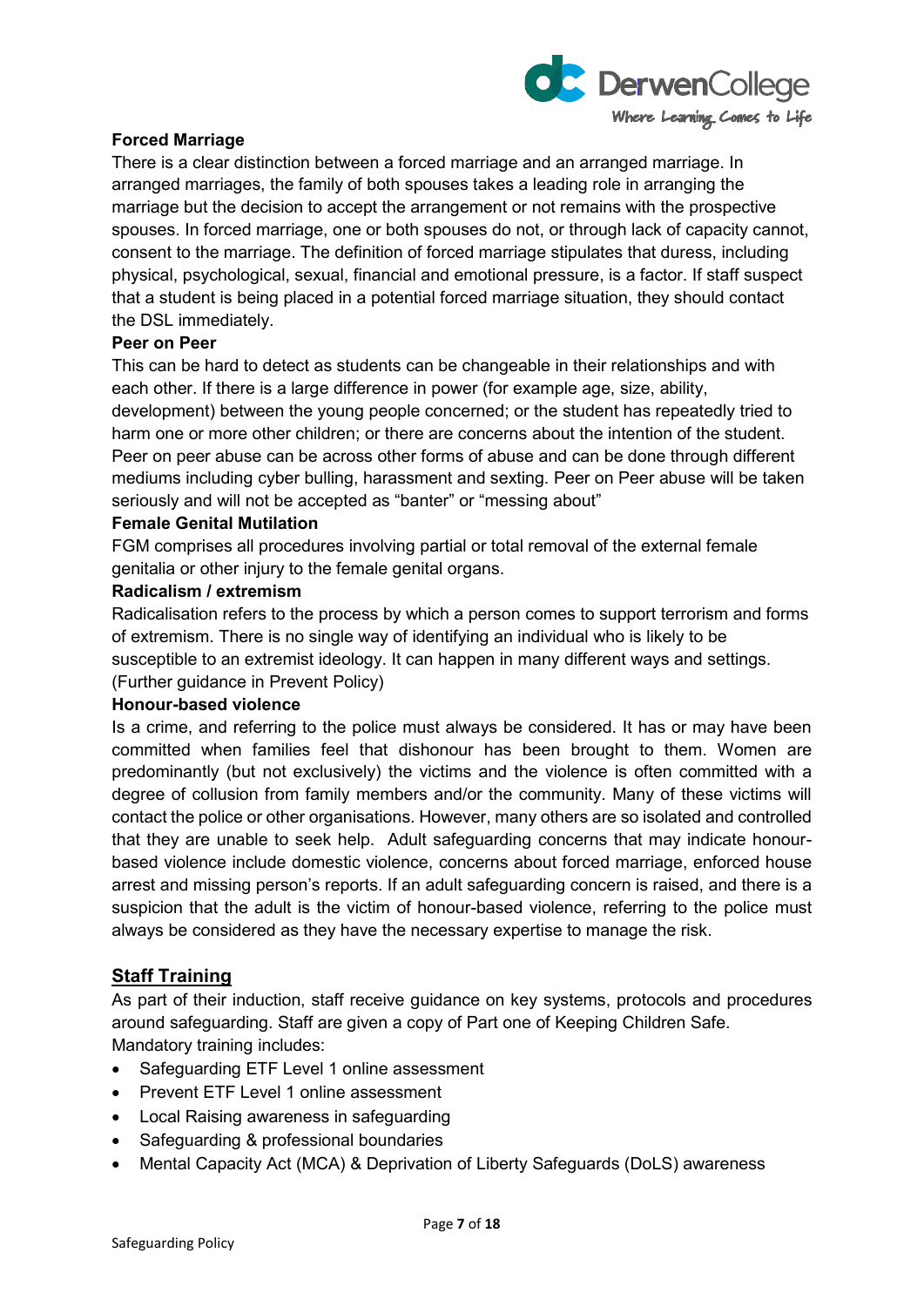

All staff receive updates on safeguarding issues through emails.

### **Governor awareness and training**

The Head of Safeguarding & Student Services, and Registered Manager has completed training on safeguarding issues at governors' meetings. At least once a term, the designated safeguarding governors meet with the Head of Safeguarding & Student Services and/or the Safeguarding Manager for updates. The governors then give feedback to the Standards & Effectiveness governors meeting. The head of safeguarding completes overview reports for the governors to discuss within these meetings.

Governors will be trained on safeguarding on appointment and through their tenure. **Mandatory Safeguarding Training Matrix – all roles** NB: ETF = Education Training Foundation

| <b>College role</b>        | <b>Training Required</b>                                       | often<br><b>How</b>   | <b>Duration</b> |
|----------------------------|----------------------------------------------------------------|-----------------------|-----------------|
|                            |                                                                | training<br><b>is</b> | of              |
|                            |                                                                | completed?            | training        |
| Governors                  | Safeguarding ETF Level 1 online assessment<br>$\bullet$        |                       | 2 hours         |
|                            | Prevent ETF Level 1 online assessment<br>$\bullet$             | 3 years               | 1-3 hours       |
|                            | SSP Raising awareness in safeguarding<br>$\bullet$             |                       |                 |
|                            | Safeguarding & professional boundaries<br>$\bullet$            |                       |                 |
|                            | Recruitment<br>Safer<br>(those<br>involved<br>in.<br>$\bullet$ |                       |                 |
|                            | interviewing)                                                  |                       |                 |
| Designated                 | <b>Designated Person training</b><br>$\bullet$                 | 2 years               | 2 days          |
| Safeguarding               | Designated Person Refresher training update<br>$\bullet$       |                       | 1 day           |
| Lead<br>+                  | Safeguarding Board Multi-Agency training<br>$\bullet$          |                       |                 |
| Safeguarding               | Basic Awareness training update.<br>$\bullet$                  | 3 years               | 1 day           |
| Manager                    | Section 42 enquiry<br>$\bullet$                                |                       | 1-3 hours       |
|                            | Mental Capacity Act/ Deprivation of Liberty<br>$\bullet$       | 3 years               | 1 day           |
|                            | Safeguards                                                     |                       | 1 Day           |
| Safeguarding               | Safeguarding Board Multi-Agency training<br>$\bullet$          | 3 years               | 1 day           |
| Team                       | Safeguarding ETF Level 1 online assessment<br>$\bullet$        |                       |                 |
|                            | Prevent ETF Level 1 online assessment<br>$\bullet$             |                       |                 |
|                            | SSP Raising awareness in safeguarding<br>$\bullet$             |                       |                 |
|                            | Safeguarding & professional boundaries<br>$\bullet$            |                       | 3 hours         |
|                            | <b>MCA &amp; DoLS awareness</b><br>$\bullet$                   |                       | 3 hours         |
|                            |                                                                |                       | 2 hours         |
| Staff involved with        | $\bullet$<br>Safer Recruitment training                        |                       | 1 day           |
| Recruitment and            |                                                                |                       |                 |
| Selection                  |                                                                |                       |                 |
| All other College<br>staff | Safeguarding ETF Level 1 online assessment<br>$\bullet$        |                       |                 |
|                            | Prevent ETF Level 1 online assessment<br>$\bullet$             |                       | 3 hours         |
|                            | SSP Raising awareness in safeguarding<br>$\bullet$             |                       | 3 hours         |
|                            | Safeguarding & professional boundaries<br>$\bullet$            |                       | 2 hours         |
|                            | MCA & DoLS awareness                                           |                       |                 |
|                            |                                                                |                       |                 |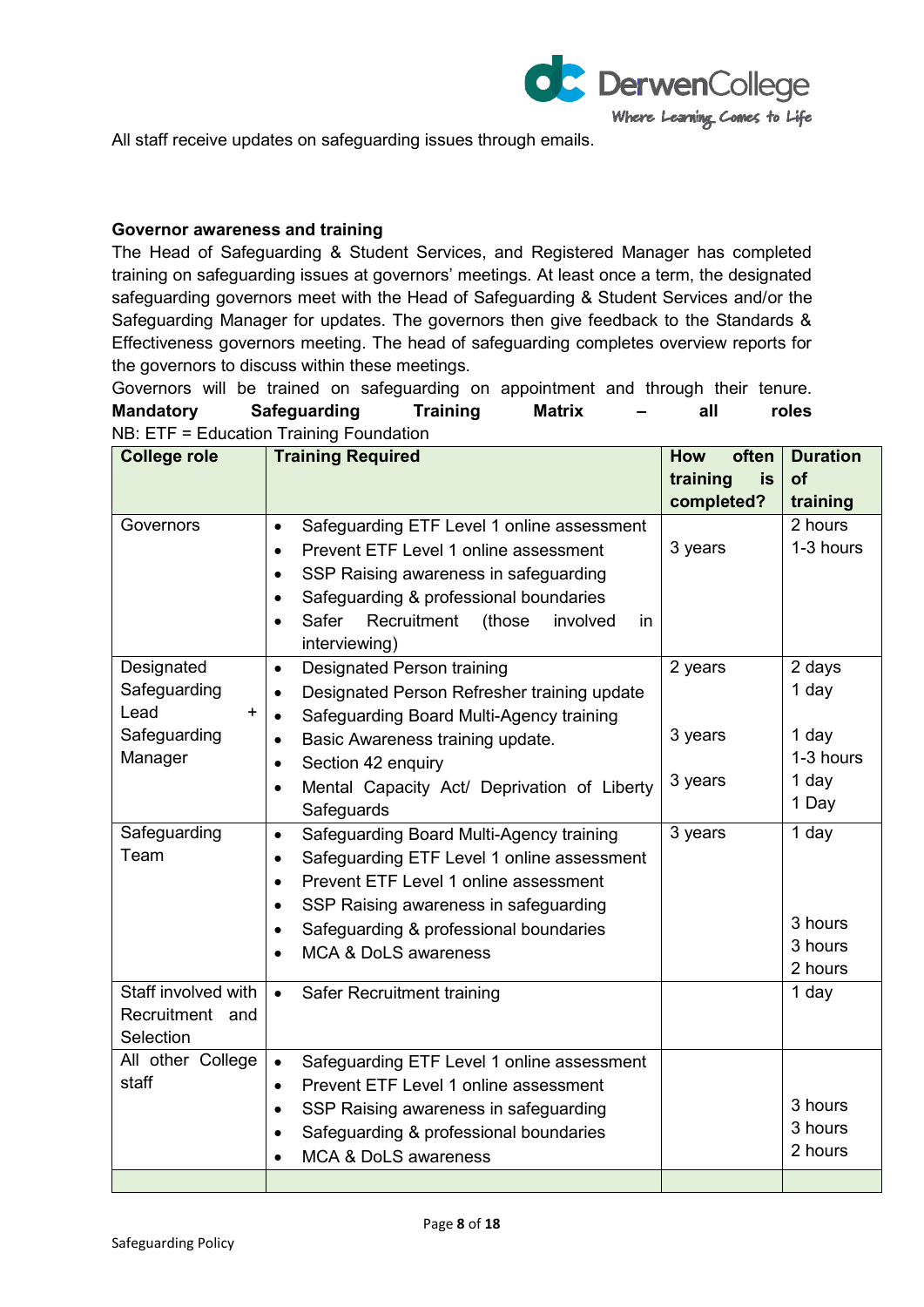

| <b>Good Practice</b> | Additional training may be accessed by staff who |  |
|----------------------|--------------------------------------------------|--|
|                      | wish to update their own knowledge of specific   |  |
|                      | Child Protection and Safeguarding issues.        |  |

# **Safeguarding Procedures**

## **When to use Child or Adult Safeguarding Procedures**

Derwen College recognises its staff may have incidental contact with children and adults with care and support needs even when they are not students of the College and wishes to emphasise that safeguarding is everybody's business. Derwen College expects all employees to be vigilant about child and adult safeguarding concerns and raise these concerns in line with this policy.

Child safeguarding procedures should be followed when Derwen College has concerns about significant harm of a student (or other young person under 18 years of age).

Safeguarding adult duties apply to an adult (18 and over) who:

- has needs for care and support (whether or not the local authority is meeting any of those needs)
- is experiencing, or at risk of, abuse or neglect
- as a result of those care and support needs is unable to protect themselves from either the risk of,

or the experience of, abuse or neglect

## **A student who is 18 or over but still receiving a Service from Children Services**

In such cases it should be raised with the local authority's adult safeguarding team, but their children's safeguarding colleagues should be informed (and involved if appropriate). The level of need is not relevant, and the adult does not need to have eligible needs for care and support under the Care Act, or be receiving any particular service from the local authority, in order for the safeguarding duties to apply.

#### **Staff procedures for disclosures or staff concerns**

If a member of staff has a concern or a student tells a member of staff that he/she has been abused in any way, the staff should:

- stay calm, do not interrupt
- listen carefully to the student without any prompting or leading questions
- think about communication and if the student needs any additional support in order to be able to communicate. (If needed request staff to support)
- reassure the student that they are being taken very seriously
- only ask questions to identify what is being told, not ask for details
- ask only open questions questions that cannot be answered "yes" or "no"
- **do not promise the student that what they disclose will be kept totally confidential**. Staff should explain that in order to help them this will need to be discussed with a member of the Safeguarding Team
- take them seriously; it will have taken a lot of courage to tell someone. Reassure them that they have done the right thing in telling someone and thank the student for this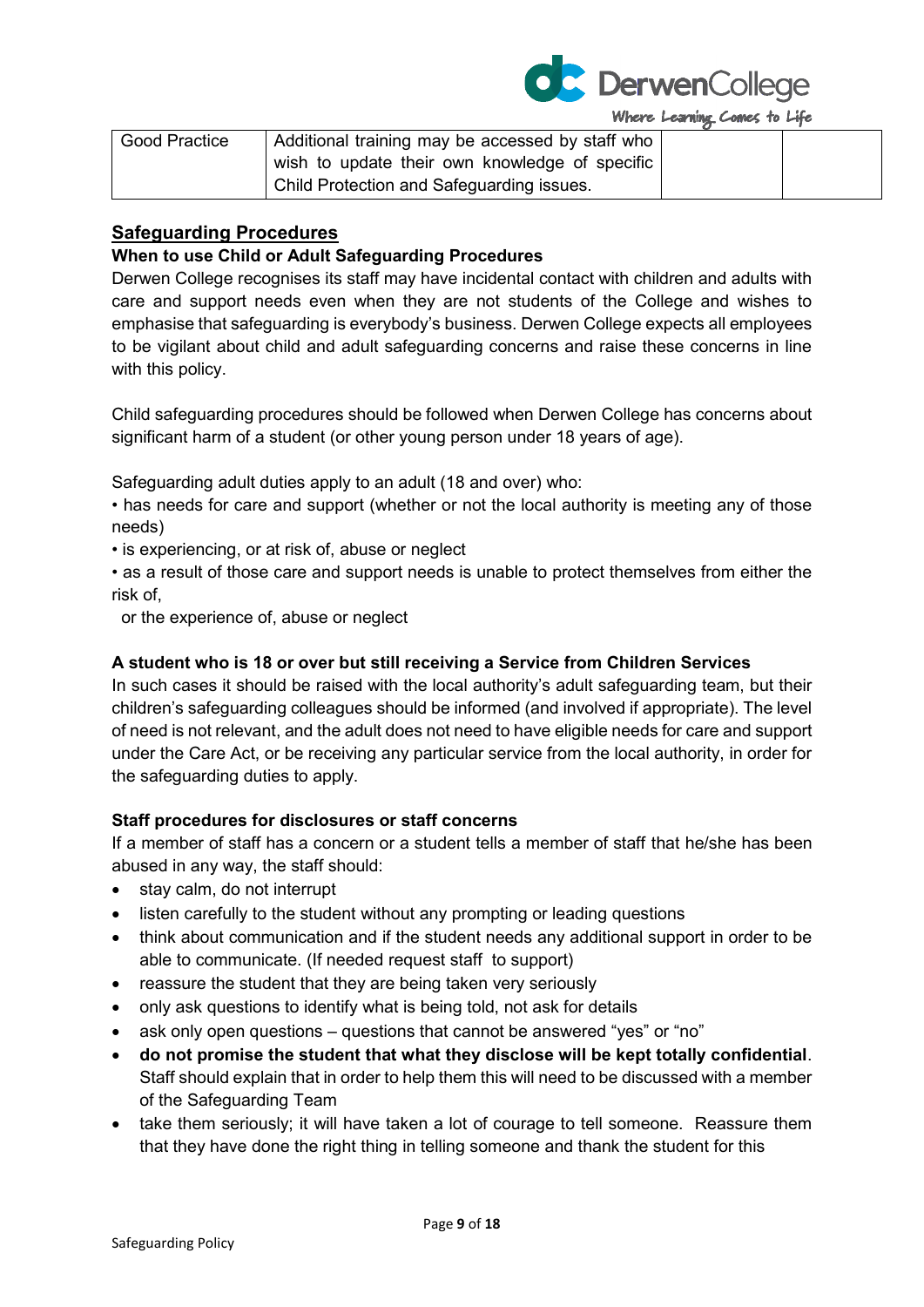

- not try to establish whether or not the student is telling the truth. It is their job to pass on the concerns
- not interview the young person, but question normally and without pressure, in order to ensure understanding of what is being told
- not investigate concerns or allegations
- record clearly what the student has said, this should be in the students own words or communication and should not contain any opinions of staff.
- report concern immediately to one of the College Safeguarding Team, passing on copy of written record made.

Information relating to actual, suspected or alleged abuse should be treated with the utmost care. The designated member of staff should ensure that information is shared only with those staff who need to be aware of it. No-one should be given more information than is necessary to support the young person or adult with care and support needs.

The legislation for safeguarding adults and children requires agencies to work co-operatively to protect the welfare of adults and children. Whilst local authorities and the Police have the responsibility for carrying out enquiries (or causing others to carry them out) and investigations in relation to adult and child safeguarding matters, all those who come into contact with our students have a duty of promoting and safeguarding adults with care and support needs and children.

#### **Reporting and dealing with allegations of abuse against a member of staff**

If the suspected / alleged abuse involves a staff member, Safeguarding will work with HR to address the situation in a proportionate manner. In some instances, formal disciplinary processes may need to be instigated.

If Derwen College is asked to carry out a section 42 safeguarding adult's enquiry by the local authority, the Safeguarding Manager will inform the adult/young person or their parent/carer making the allegation that the enquiry or other investigation will take place and what the likely process will involve. The HR investigation will be conducted in accordance with the existing staff disciplinary procedures, including confidentiality.

As a result of any disciplinary investigation or enquiry HR and the Safeguarding Team will identify whether there are any actions that could lead to the improvement of the College's procedures, including training needs of staff.

#### **Referrals to the Disclosure and Barring Service (DBS):**

The Safeguarding Vulnerable Groups Act 2006 (SVGA) places a legal duty on Regulated Activity Providers (employers, volunteer managers and personnel suppliers) to refer any person who has:

- Harmed or poses a risk of harm to a child or vulnerable adult;
- Satisfied the harm test; or
- Received a caution or conviction for a relevant offence.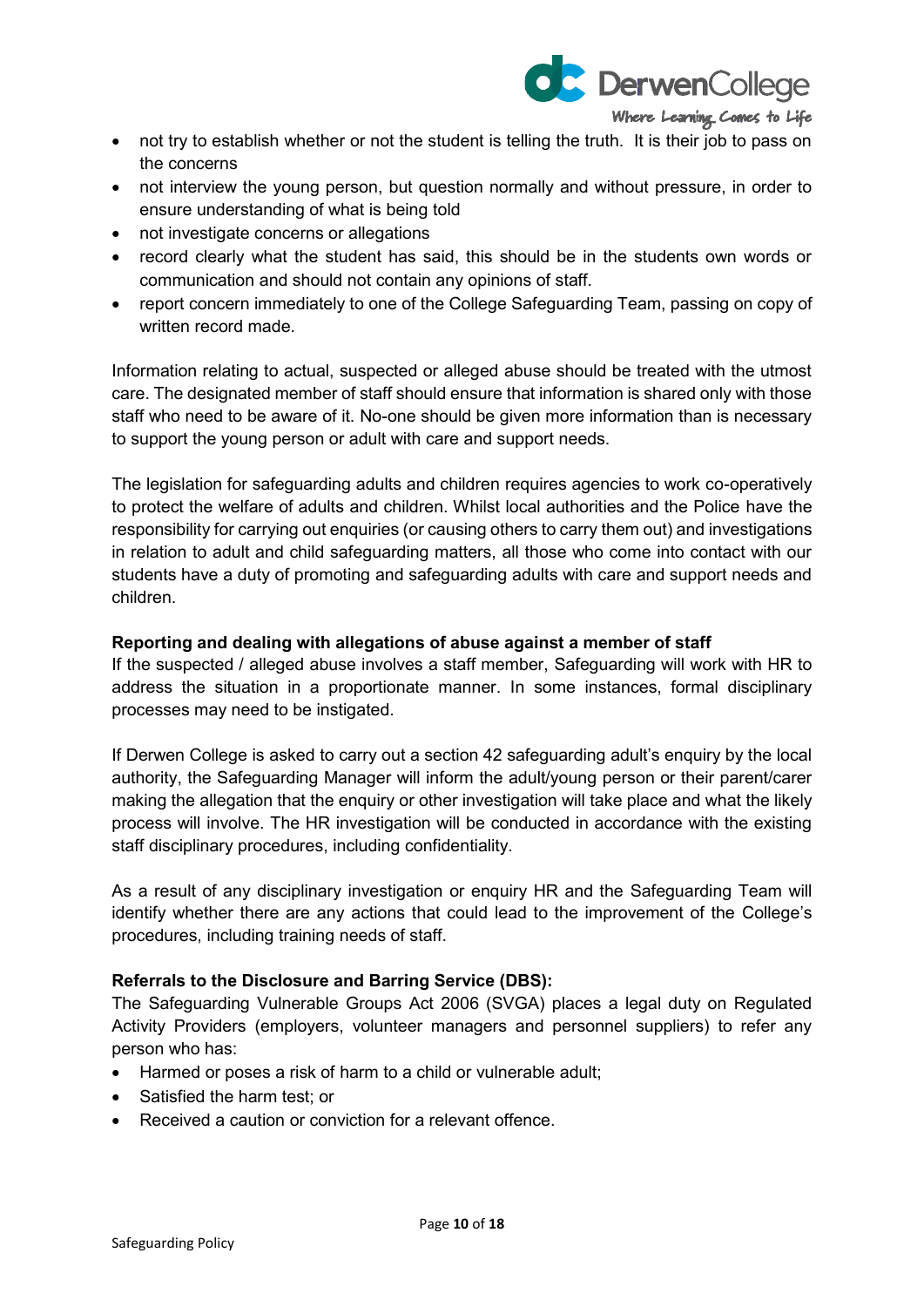

This process is in addition to local safeguarding processes and the importance of this process is underlined in the Care Act Statutory Guidance (2016). Derwen College takes its duty to refer individuals to the DBS for a barring decisions seriously as part of its wider safeguarding role and duty, in addition to undertaking appropriate vetting and barring checks on staff.

**Reporting Adult or Child Safeguarding Concerns to the Local Authority in Shropshire First Point of Contact (Shropshire)** 0345 6789044 **Family Connect (Telford)** 01952385385

**Emergency Duty Team** (Social Work Emergency out of hours) **Shropshire** 0345 678 9040 **Telford** 01952676500

#### **Whistleblowing**

Whistleblowing is the act of speaking out about wrongdoing in the workplace in order to enable the issue to be addressed. In some instances, it may be necessary for staff to report the practice of a colleague including criminal activity or the abuse of students. All staff should be familiar with the Public Interest Disclosure Policy (Whistleblowing Policy).

In addition to the Derwen College policy, the NSPCC whistleblowing helpline is available for staff who do not feel able to raise concerns regarding child protection failures internally. Staff can call: 0800 028 0285 – line is available from 8:00 AM to 8:00 PM, Monday to Friday and Email: [help@nspcc.org.uk](mailto:help@nspcc.org.uk)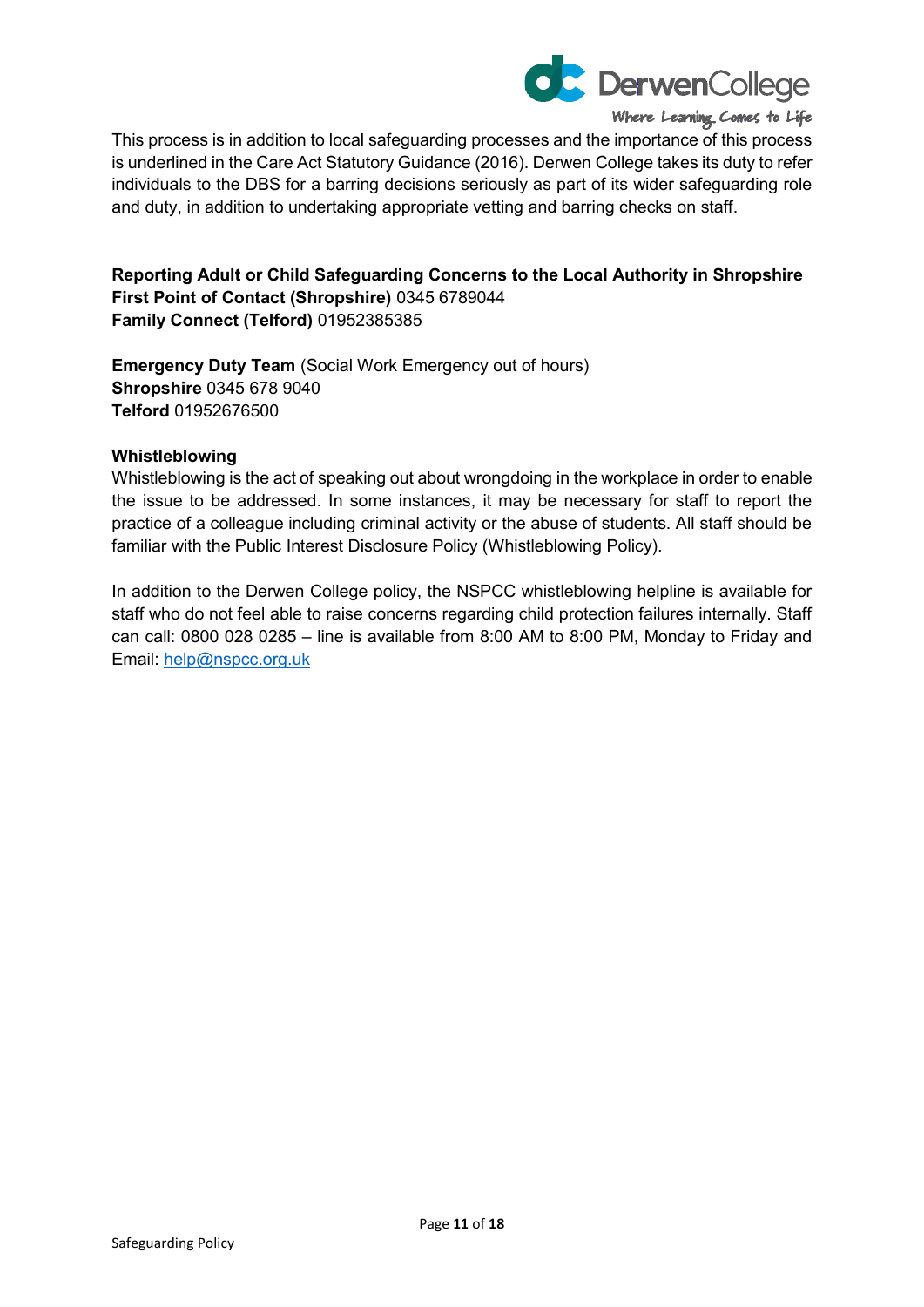

## **APPENDIX 1 Flow Chart (a) - Safeguarding Procedure**

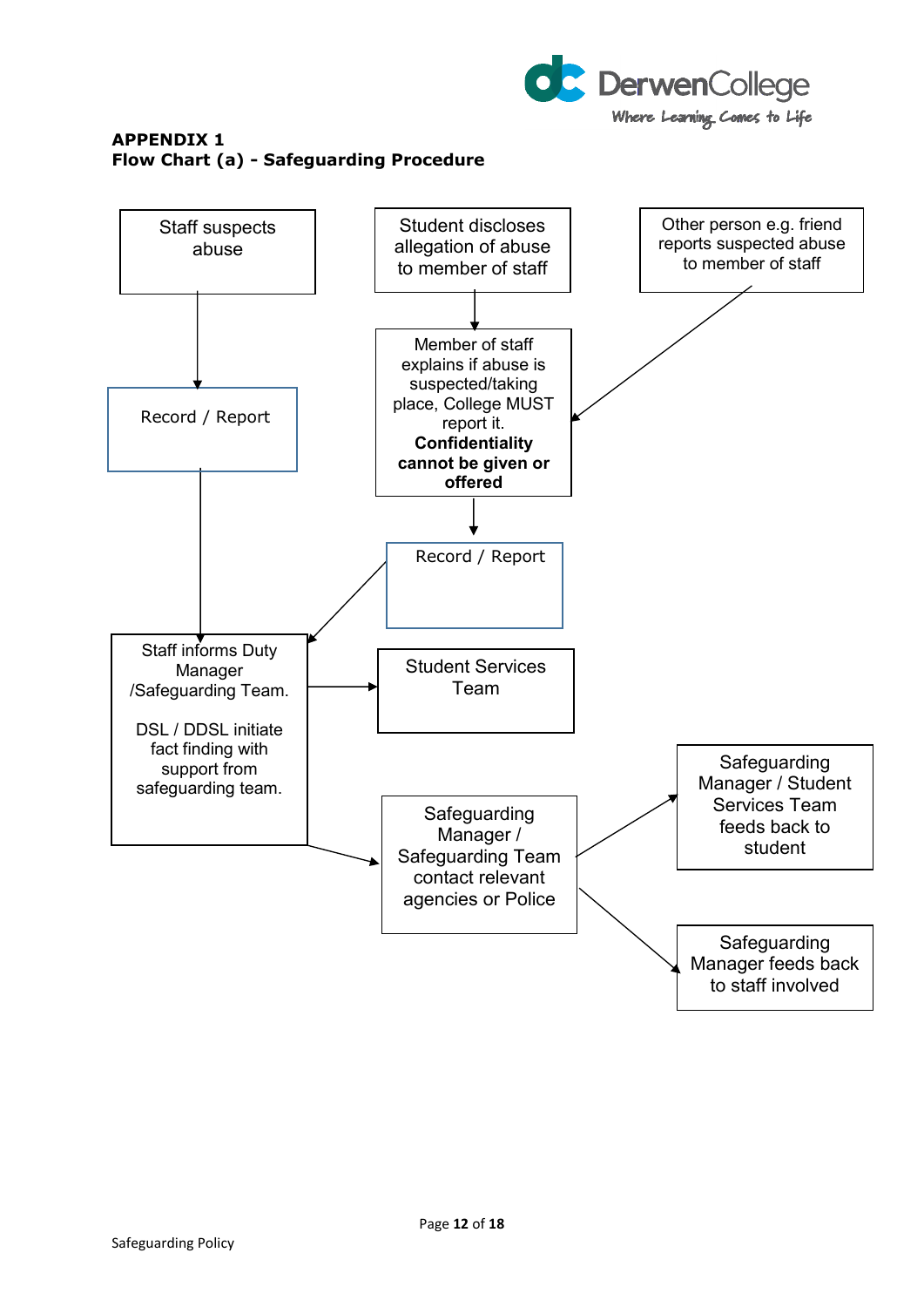

#### **Flow Chart (b) - Duty Manager Actions to take if concern raised**

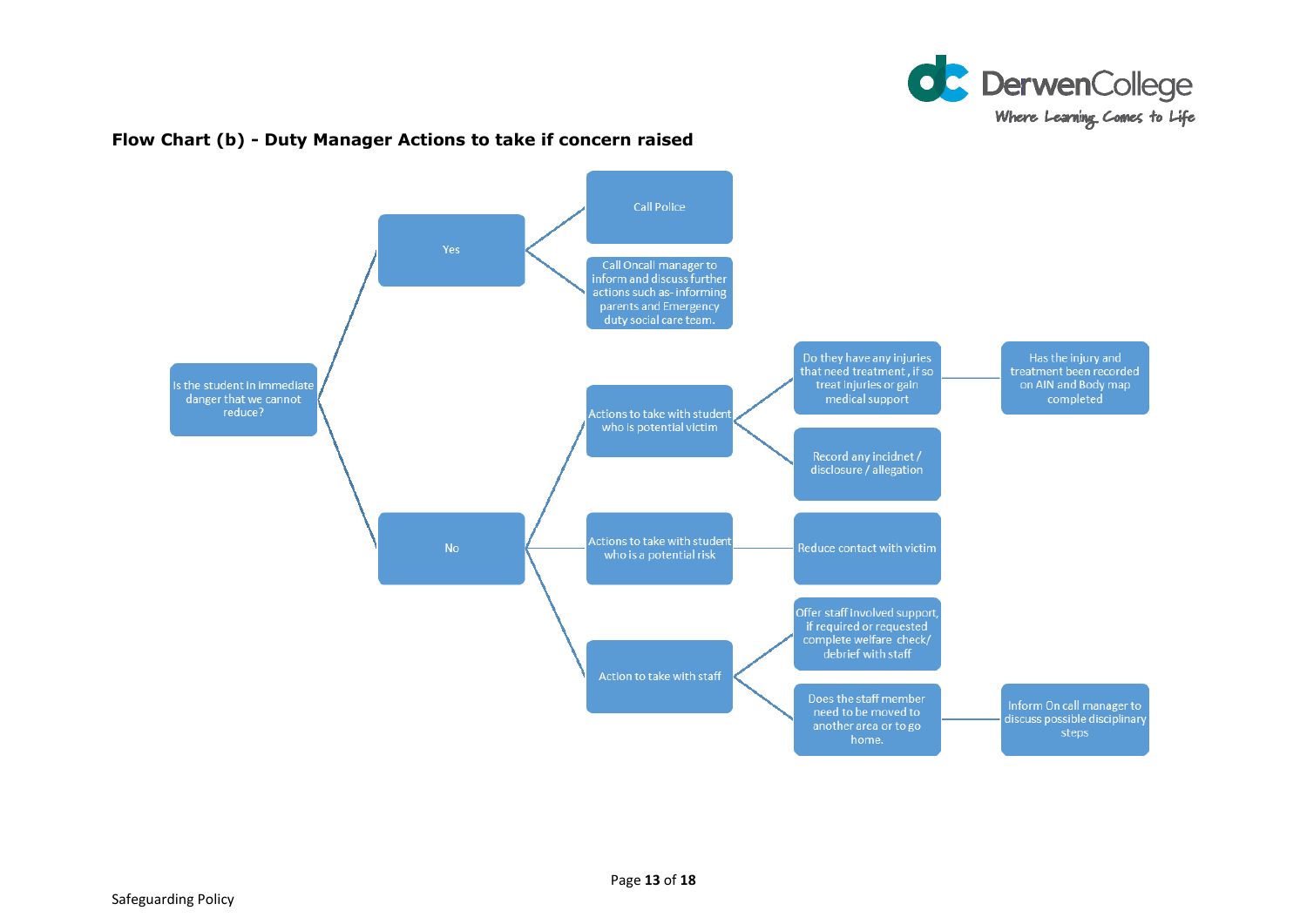

# Escalating safeguarding concerns





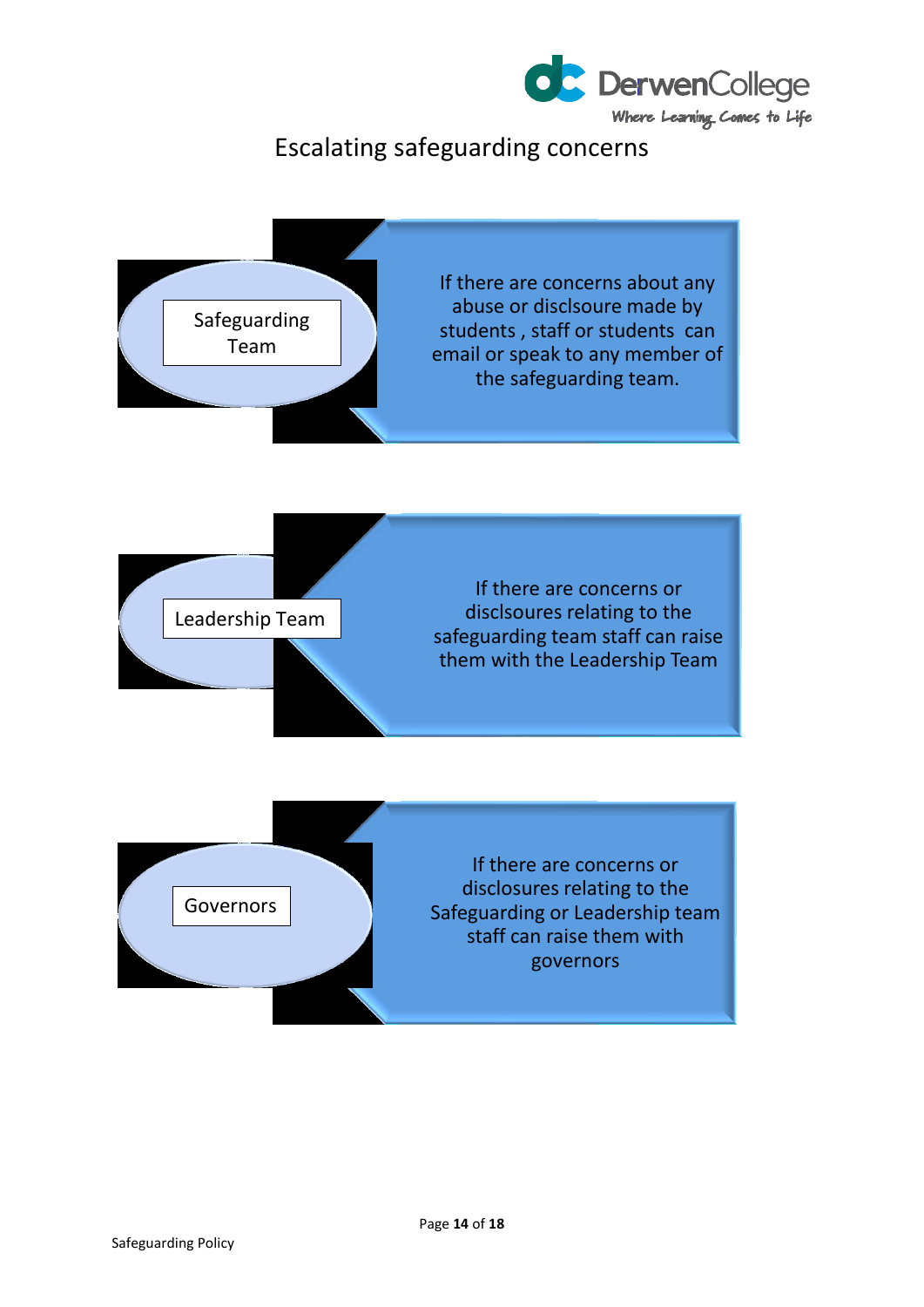

# **Appendix 2 – Examples and Indicators of Abuse (Adults and Children's)**

| <b>Examples</b>                                                                                                                                                                                                                                                                                                                                                                                                                                                                                                                                                                                                                                                                                                                                                                                                                                | <b>Indicators</b>                                                                                                                                                                                                                                                                                                                                                                                                                                                                                                                                                                    |
|------------------------------------------------------------------------------------------------------------------------------------------------------------------------------------------------------------------------------------------------------------------------------------------------------------------------------------------------------------------------------------------------------------------------------------------------------------------------------------------------------------------------------------------------------------------------------------------------------------------------------------------------------------------------------------------------------------------------------------------------------------------------------------------------------------------------------------------------|--------------------------------------------------------------------------------------------------------------------------------------------------------------------------------------------------------------------------------------------------------------------------------------------------------------------------------------------------------------------------------------------------------------------------------------------------------------------------------------------------------------------------------------------------------------------------------------|
| <b>Physical Abuse</b>                                                                                                                                                                                                                                                                                                                                                                                                                                                                                                                                                                                                                                                                                                                                                                                                                          |                                                                                                                                                                                                                                                                                                                                                                                                                                                                                                                                                                                      |
| Hitting,<br>shaking,<br>throwing,<br>poisoning,<br>burning or scalding, drowning, suffocating<br>or otherwise causing physical harm being<br>locked in a room (incl. DoLS). Slapping,<br>force-feeding, pushing, kicking, shaking,<br>throwing, misuse of medication, scalding,<br>biting,<br>unnecessary use of<br>invasive<br>inappropriate<br>procedures,<br>physical<br>sanctions, restraint; including removal of<br>mobility aids, use of tables to keep people<br>seated, tilting reclining chairs, In children's<br>cases a parent or carer may fabricate the<br>symptoms of, or deliberately induce illness<br>in a child.                                                                                                                                                                                                            | Unexplained/explained injuries, bruises in various<br>stages of healing, bruises inconsistent with falls,<br>burns or scars, unexplained cuts or scratches to<br>mouth, lips, gums, eyes or external genitalia,<br>changes in patterns of self-harm, reluctance to<br>undress history of injury, sudden and unexplained<br>urinary and/or faecal incontinence, evidence of<br>over/under medication, adult or child flinches at<br>physical contact, adult or child asks not to be hurt,<br>individual appears frightened or subdued in the<br>presence of particular people, death. |
| <b>Psychological Abuse (Emotional for Children)</b>                                                                                                                                                                                                                                                                                                                                                                                                                                                                                                                                                                                                                                                                                                                                                                                            |                                                                                                                                                                                                                                                                                                                                                                                                                                                                                                                                                                                      |
| Including emotional abuse, threats of harm<br>or abandonment, deprivation of contact,<br>humiliation,<br>blaming,<br>controlling,<br>intimidation, coercion, harassment, verbal<br>abuse, isolation or unreasonable and<br>unjustified withdrawal<br>of<br>services<br>or<br>supportive<br>networks. Unreasonable<br>or<br>unjustified withdrawal of the adult from<br>services or their support networks. Gas<br>lighting<br>behaviours<br>when<br>someone<br>manipulates you into questioning and<br>second-guessing your reality<br>Developmentally inappropriate expectations<br>being imposed on children, interactions<br>beyond the child's developmental capability,<br>as well as overprotection and limitation of<br>exploration and learning, or preventing the<br>child<br>participating<br>in<br>normal<br>social<br>interaction. | Untypical lack of interest, passivity or resignation,<br>anxious or withdrawn (possibly in the presence of<br>the potential source of risk), untypical changes in<br>behaviour including loss of appetite or overeating,<br>the individual is not allowed visitors or phone calls,<br>or is locked in a room or their home. The adult may<br>have depression or anxiety, low self-esteem,<br>changes to sleep patterns or untypical behaviour<br>including aggression. The adult could attempt or<br>complete suicide.                                                               |
| <b>Sexual Abuse</b>                                                                                                                                                                                                                                                                                                                                                                                                                                                                                                                                                                                                                                                                                                                                                                                                                            |                                                                                                                                                                                                                                                                                                                                                                                                                                                                                                                                                                                      |
| Rape, being made to perform a sexual act,<br>assault by penetration (penetration with an<br>object), persuasion or coercion into sexual<br>activity, un/wanted touching, exposed to<br>pornographic material, verbal harassment,<br>any sexual relationship that develops<br>between adults where one is in a position of<br>trust, power or authority, denial of a sexual<br>life                                                                                                                                                                                                                                                                                                                                                                                                                                                             | Urinary tract infections, sexually transmitted<br>diseases, pain, itching, bleeding, unexplained<br>problems with catheters, subdued and withdrawn,<br>poor concentration, physical marks, cuts or bruises<br>particularly in genital or rectal areas, self-harm,<br>behaviour, disclosure,<br>disclosure, sexualised<br>significant changes in behaviour, clothing is torn,<br>stained or bloody, a woman who lacks capacity to<br>consent becomes pregnant, untypical use of sexual<br>language.                                                                                   |
| <b>Neglect or acts of omission</b>                                                                                                                                                                                                                                                                                                                                                                                                                                                                                                                                                                                                                                                                                                                                                                                                             |                                                                                                                                                                                                                                                                                                                                                                                                                                                                                                                                                                                      |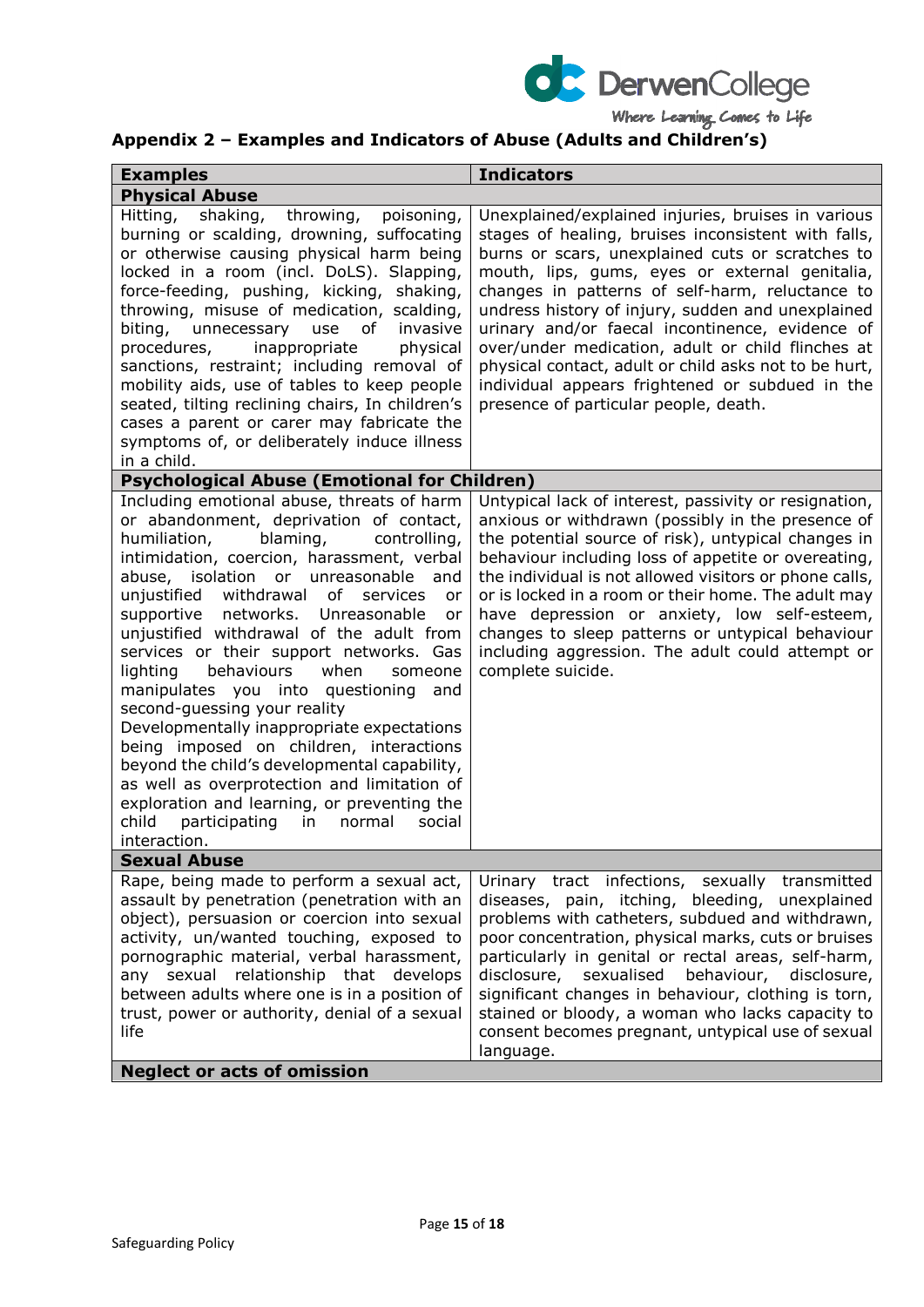

| Ignoring medical or physical care needs,<br>failure to provide access to appropriate<br>health, care and support or<br>Educational services, the withholding of the<br>necessities of life, such as medication,<br>adequate nutrition and heating. and social<br>contact                                                                                                                                                                                                                                                                                            | Exposed to unacceptable risk; callers/visitors are<br>refused access to the person. Pressure ulcers<br>develop or do not heal, weight loss, no access to<br>appropriate medication or medical care, no privacy<br>or dignity, change in appearance, poor skin and<br>hair, smell of urine, missed appointments, dried<br>faeces in pubic hair or under fingernails. The<br>adult's death could result from severe cases of<br>neglect.                                                                                                                    |
|---------------------------------------------------------------------------------------------------------------------------------------------------------------------------------------------------------------------------------------------------------------------------------------------------------------------------------------------------------------------------------------------------------------------------------------------------------------------------------------------------------------------------------------------------------------------|-----------------------------------------------------------------------------------------------------------------------------------------------------------------------------------------------------------------------------------------------------------------------------------------------------------------------------------------------------------------------------------------------------------------------------------------------------------------------------------------------------------------------------------------------------------|
| <b>Financial / Material</b>                                                                                                                                                                                                                                                                                                                                                                                                                                                                                                                                         |                                                                                                                                                                                                                                                                                                                                                                                                                                                                                                                                                           |
| Including theft, fraud, exploitation, coercion<br>in relation to an adult's financial affairs or<br>arrangements, including in connection with<br>wills, property, inheritance or financial<br>transactions,<br>the<br>misuse<br>or<br>or<br>misappropriation of property, possessions<br>or benefits.                                                                                                                                                                                                                                                              | Lack of money, especially after benefits have been<br>paid, inadequately explained withdrawals, lots of<br>mail, Lasting Power of Attorney being misused or<br>obtained when the person lacks the capacity to<br>make<br>this<br>decision.<br>Recent<br>acquaintances<br>expressing a sudden or disproportionate interest in<br>the person and their money. Change in appearance<br>(becoming dishevelled), change in the individual's<br>circumstances, behaviour or habits i.e. shopping,<br>access to hairdressers, purchasing items.                  |
| <b>Domestic Abuse</b>                                                                                                                                                                                                                                                                                                                                                                                                                                                                                                                                               |                                                                                                                                                                                                                                                                                                                                                                                                                                                                                                                                                           |
| Threatens/frightens an individual, shoves or<br>pushes an individual, makes an individual<br>fear for their physical safety, puts an<br>individual fear for their physical safety, puts<br>an individual down, or attempts<br>to<br>undermine their self-esteem, controls an<br>individual, for example by stopping them<br>seeing friends and family, is jealous an<br>possessive, such as being suspicious of<br>friendships and conversations. It also<br>includes so called 'honor' -based violence,<br>female genital mutilation<br>forced<br>and<br>marriage. | self-esteem, depression, anxiety,<br>Low<br>post-<br>traumatic stress disorder, sleep disorders<br>suicidal tendencies or self-harming, alcohol or<br>other substance misuse, unexplained chronic<br>gastrointestinal symptoms,<br>Feeling that the abuse is their fault when it is not<br>Physical evidence of violence such as bruising,<br>cuts, broken bones<br>Verbal abuse and humiliation in front of others<br>Fear of outside intervention<br>Damage to home or property<br>Isolation - not seeing friends and family<br>Limited access to money |
| <b>Modern Slavery</b>                                                                                                                                                                                                                                                                                                                                                                                                                                                                                                                                               |                                                                                                                                                                                                                                                                                                                                                                                                                                                                                                                                                           |
| Domestic Servitude - forced to work in<br>private houses with restricted freedoms,<br>long hours, no pay.<br>Forced labour - long hours, no pay,<br>poor conditions, verbal and physical<br>threats.<br>Sexual Exploitation - prostitution and<br>child abuse.                                                                                                                                                                                                                                                                                                      | Look malnourished or unkempt, withdrawn,<br>anxious and unwilling to interact, under the<br>control and influence of others, live in cramped,<br>dirty, overcrowded accommodation, no access or<br>control of their passport or identity documents<br>or use false or forged documents, appear scared,<br>avoid eye contact, and be untrusting, show signs<br>of abuse and/or have health issues, show<br>old/untreated injuries                                                                                                                          |
| <b>Self-Neglect</b>                                                                                                                                                                                                                                                                                                                                                                                                                                                                                                                                                 |                                                                                                                                                                                                                                                                                                                                                                                                                                                                                                                                                           |
| Living in very unclean<br>or verminous<br>circumstances, poor self-care leading to a<br>decline in personal hygiene or specific issues<br>such as long toenails impeding mobility,<br>poor nutrition, Poor healing/sores, poorly<br>clothing<br>which<br>maintained<br>may<br>be<br>unsuitable for the weather or conditions,                                                                                                                                                                                                                                       | Poor self-care leading to a decline in personal<br>hygiene, poor nutrition, poor healing/sores, poorly<br>maintained clothing, long toenails resulting in<br>mobility issues, isolation. Health issues related to<br>the adults failure to take medication or engage<br>with health interventions that would improve their<br>situation. Fire risks due to hoarded items,                                                                                                                                                                                 |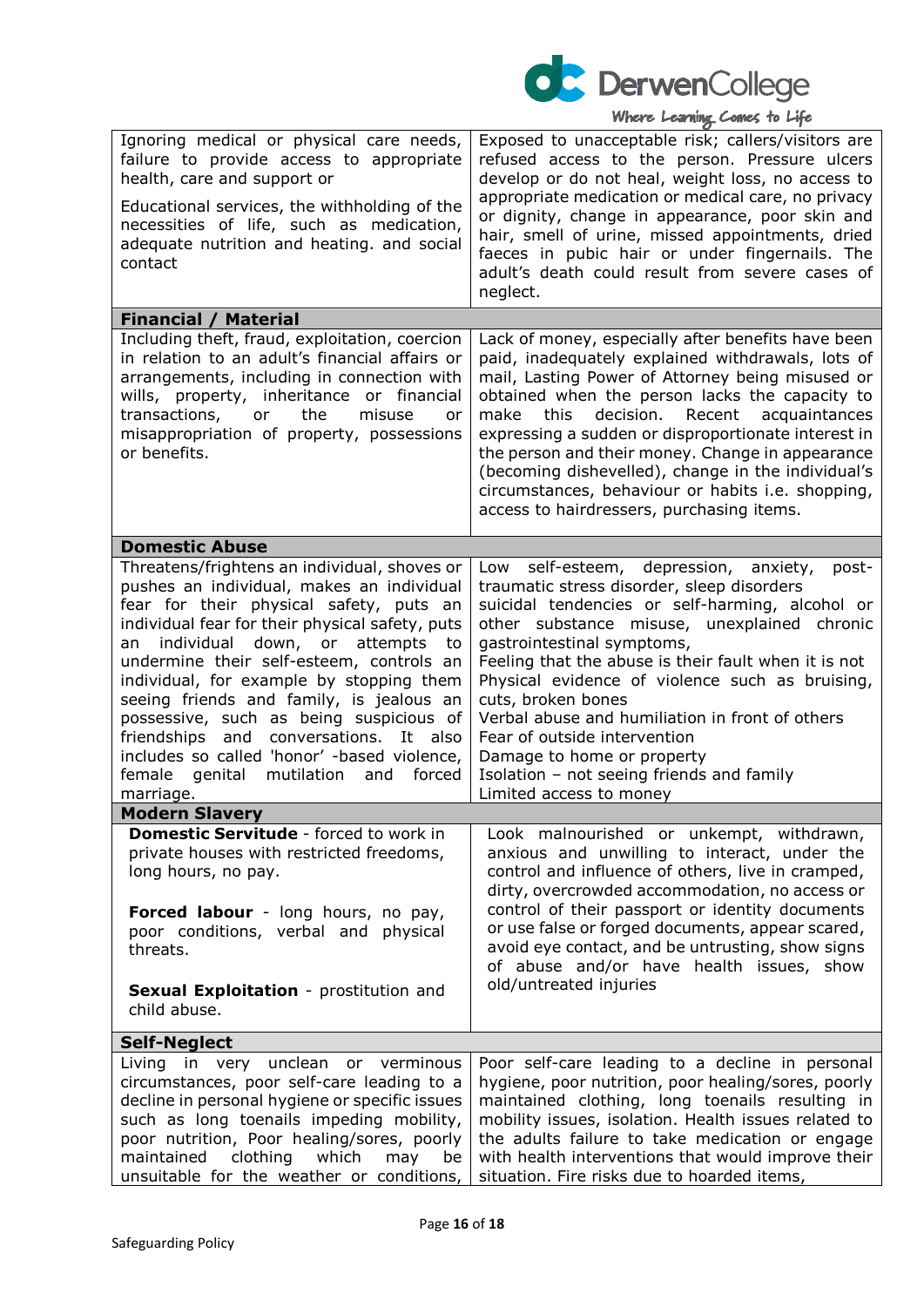

| isolation from family, friends and services<br>failure to take medication, hoarding                                                                                                                                                                                                                                                                                                                                                                                                                                                                                                                                                                                                                                                                                                                                                                                                                                                           |                                                                                                                                                                                                                                                                                                                                                                                                                                                                                                                                                                                                           |
|-----------------------------------------------------------------------------------------------------------------------------------------------------------------------------------------------------------------------------------------------------------------------------------------------------------------------------------------------------------------------------------------------------------------------------------------------------------------------------------------------------------------------------------------------------------------------------------------------------------------------------------------------------------------------------------------------------------------------------------------------------------------------------------------------------------------------------------------------------------------------------------------------------------------------------------------------|-----------------------------------------------------------------------------------------------------------------------------------------------------------------------------------------------------------------------------------------------------------------------------------------------------------------------------------------------------------------------------------------------------------------------------------------------------------------------------------------------------------------------------------------------------------------------------------------------------------|
| <b>Discriminatory</b>                                                                                                                                                                                                                                                                                                                                                                                                                                                                                                                                                                                                                                                                                                                                                                                                                                                                                                                         |                                                                                                                                                                                                                                                                                                                                                                                                                                                                                                                                                                                                           |
| Comments, jokes that are discriminatory on<br>grounds<br>of race, gender and<br>gender<br>disability, sexual<br>identity,<br>orientation,<br>religion, and other forms of harassment,<br>slurs jokes or comments<br>or<br>similar<br>treatment. Name calling, belittling, not<br>providing treatment because                                                                                                                                                                                                                                                                                                                                                                                                                                                                                                                                                                                                                                  | Observation<br>of<br>oppressive<br>practice,<br>the<br>individual is isolated from others, person stops<br>"practising" their beliefs, stops asking for needs<br>to be met, changes behaviour to fit in with<br>group, physical health deteriorates, withdrawal<br>from services or refusal to access services or<br>usual activities, potential for self-harm, possible<br>disclosure of abuse or suicide attempts.                                                                                                                                                                                      |
| <b>Organisational</b>                                                                                                                                                                                                                                                                                                                                                                                                                                                                                                                                                                                                                                                                                                                                                                                                                                                                                                                         |                                                                                                                                                                                                                                                                                                                                                                                                                                                                                                                                                                                                           |
| Discouraging visits or the involvement of<br>friends, Run-down<br>relatives or<br>or<br>overcrowded establishment, Authoritarian<br>management or rigid regimes, Lack of<br>leadership and supervision, Insufficient staff<br>or high turnover resulting in poor quality<br>care, Abusive and disrespectful attitudes<br>towards<br>people<br>using<br>the<br>service,<br>Inappropriate use of restraints, Lack of<br>respect for dignity and privacy, Failure to<br>manage residents with abusive behavior<br>Not providing adequate food and drink, or<br>assistance with eating, Not offering choice<br>or promoting independence, Misuse of<br>medication, Failure to provide care with<br>health needs, not taking account of<br>individuals' cultural, religious or ethnic<br>needs, Failure to respond to<br>abuse<br>appropriately, Interference with personal<br>correspondence or communication<br>Failure to respond to complaints | Lack of flexibility and choice for people using the<br>service, Inadequate staffing levels, People being<br>hungry or dehydrated, Poor standards of care,<br>Lack of personal clothing and possessions and<br>communal use of personal items, Lack of adequate<br>procedures, Poor record-keeping and missing<br>documents, Absence of visitors, Few social,<br>recreational and educational activities, Public<br>discussion of personal matters, Unnecessary<br>exposure during bathing or using the toilet,<br>Absence<br>individual care<br>of<br>plan,<br>Lack of<br>management overview and support |

#### **Appendix 3**

#### **Safeguarding arrangements during coronavirus pandemic and lockdown restrictions January 2021**

#### **Introduction**

During a period of national or regional lockdown the college safeguarding policy remains fully operational and the safeguarding policy and reporting systems and procedures remain in place. Any staff who are furloughed or are off work for extended time will be informed of new policies or policy updates as and when they return to the workplace.

#### **Safeguarding Team and Designated Safeguarding Lead (DSL)**

The safeguarding team including the Designated Safeguarding Lead (DSL) and deputy DSL remains in place through the lockdown period and continue to be contacted through the same processes.